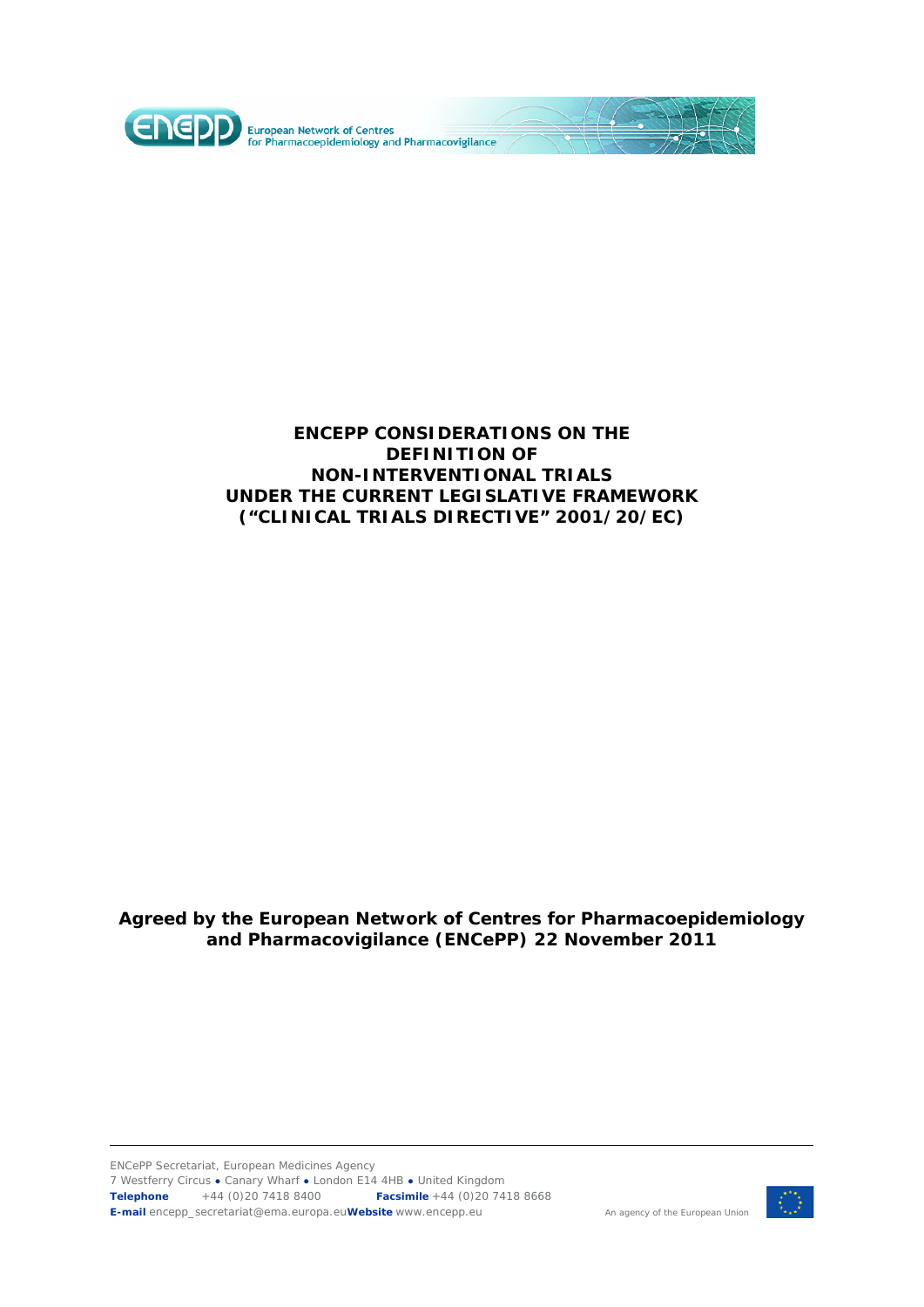## **BACKGROUND**

The European Network of Centres for Pharmacoepidemiology and Pharmacovigilance<sup>[1](#page-6-0)</sup> (ENCePP) was started in 2006 as a key initiative from the Heads of Medicines Agencies and EMA's European Risk Management Strategy.<sup>[2](#page-6-1)</sup> ENCePP aims to improve pharmacoepidemiological research and riskbenefit monitoring of medicines in the European Union by increasing research capacity and promoting principles of scientific standards, transparency and scientific independence. The network gathers available expertise and research experience across Europe and currently comprises more than one hundred centres, networks and data sources in seventeen countries. Participation in ENCePP and all related activities is voluntary.

At its November 2010 plenary meeting, ENCePP partners expressed concerns on the current definition of a 'non-interventional trial' within Directive 2001/20/EC<sup>[3](#page-6-2)</sup> (also known as the Clinical Trials Directive) and how this definition is being interpreted differently amongst EU Member States and National Competent Authorities, leading to difficulties in the conduct of such trials (particularly when conducted in more than one Member State).

The aim of this ENCePP position paper is to promote a common understanding of the definition of 'non-interventional trial' in the context of the current legislative framework and based on widely accepted methodological definitions and clinical practice.

# **CURRENT DEFINITION OF 'NON-INTERVENTIONAL TRIAL'**

According to paragraph one of Article 1 of Directive 2001/20/EC, non-interventional clinical trials are excluded from the scope of that Directive.

A 'non-interventional trial' is defined in Article 2(c) of Directive 2001/20/EC as follows:

*"a study where the medicinal product(s) is (are) prescribed in the usual manner in accordance with the terms of the marketing authorisation. The assignment of the patient to a particular therapeutic strategy is not decided in advance by a trial protocol but falls within current practice and the prescription of the medicine is clearly separated from the decision to include the patient in the study. No additional diagnostic or monitoring procedures shall be applied to the patients and epidemiological methods shall be used for the analysis of collected data."*

In a Question and Answer document dated March 2011 and published in Chapter V of Eudralex Volume  $10<sup>4</sup>$  $10<sup>4</sup>$  $10<sup>4</sup>$  it is further stated that for a trial to be considered as non-interventional, the requirements specified in the legislation need to be cumulatively fulfilled.

The statement in the  $Q \& A$  document continues that the purpose for excluding non-interventional trials from the scope of Directive 2001/20/EC is that such trials are typically of a lower risk than interventional clinical trials. Moreover, this restriction shall ensure that medical activities which are *normal clinical practice* and as such part of the general medical surveillance of a patient are excluded from the scope of the Directive 2001/20/EC.

A clarification of the definition is also provided in Eudralex Volume 9A,<sup>[5](#page-6-4)</sup> where as regards to postauthorisation safety studies, the following is stated:

*"(…) In this context it is considered important to clarify that interviews, questionnaires and blood*  samples may be considered as normal clinical practice. Based on these definitions a fundamental *distinction can be made between non-interventional (observational) and interventional post-*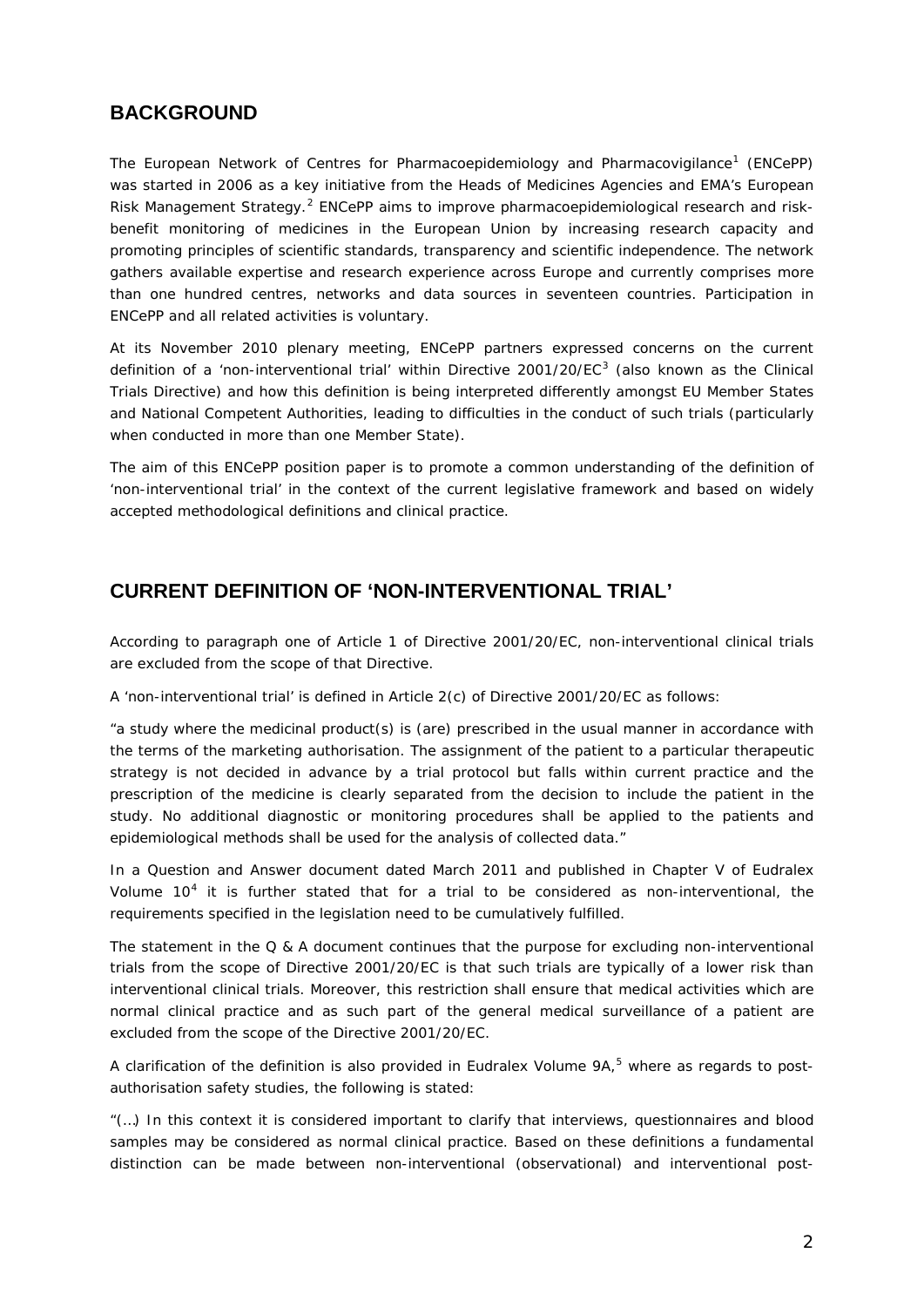*authorisation safety studies. The latter are considered clinical trials falling under the scope of the Directive 2001/20/EC."*

It must also be noted that certain national legislation (in the transposition of the EU Clinical Trials Directive in national legislation) further contributes to the interpretation of the definition of a noninterventional trial and/or add additional requirements for approval. Differences in interpretation mainly relate to the interpretation of what constitutes 'intervention' in terms of blood samples, questionnaires or other measurements. [6](#page-7-0) However, national legislation and requirements for approval also differ among Member States in terms of a need to submit to National Competent Authorities for approval; the level at which Ethics Committee approval is required (national or local); and; for example; in Portugal there is a requirement for authorisation from the Portugese Data Protection Authority for non-interventional post-authorisation safety studies.

## **PROBLEM STATEMENT:**

Experience has shown that the current definition leaves room for interpretation by stakeholders such as investigators, independent ethics committee members and regulatory authorities in the different EU Member States.<sup>[7](#page-7-1)</sup> Furthermore, the recent focus of having to cumulatively fulfil three requirements for a study to be considered 'non-interventional' can lead to classification errors being made as it diverts from the more fundamental question of whether a study, methodologically, is a clinical trial that needs to meet the requirements of the Clinical Trial Directive. Failure to meet the definition of 'non-interventional' results, by default, in assignment of the status of interventional trials to observational studies that collect real life data. As a consequence, studies have been delayed or not been conducted at all due to differences in interpretation of the definition in the Directive in terms of what might be considered issues that present low risk to study participants such as more frequent diagnostic or monitoring procedures than would be applied within normal clinical practice.

Pharmacoepidemiology is the field of public health research that studies the effects of medicinal products in large populations, mostly after these products have come to the market. For example, the IPPHS study was a prospective case-control study that investigated the risk of occurrence of primary pulmonary hypertension (PPH), a disease with high lethality, in association with anorectic agents.<sup>[8](#page-7-2)</sup> It included patients with PPH diagnosed between 1 September 1992 and 30 September 1994 with data collection tools that included interviewing cases and controls and recording some clinical parameters. The study was a key element in the first EU review of the benefit/risk balance of anorectic agents initiated in 1995. Under the most recent interpretation of the Clinical Trials Directive, this study would have been considered as an interventional trial, a status which may have significantly delayed or even impeded its implementation.

The major goal of ENCePP is to facilitate the conduct of high quality multinational pharmacoepidemiological and pharmacovigilance studies that serve to elucidate the risk-benefit profile of a medicine in the real-life setting as compared to use within the framework of an interventional clinical trial. ENCEPP partners have, therefore, highlighted the need to promote a common understanding of the current definition of 'non-interventional trials' with specific regard to the most common methodologies used for the conduct of observational studies.

## **ENCEPP AGREED POSITION:**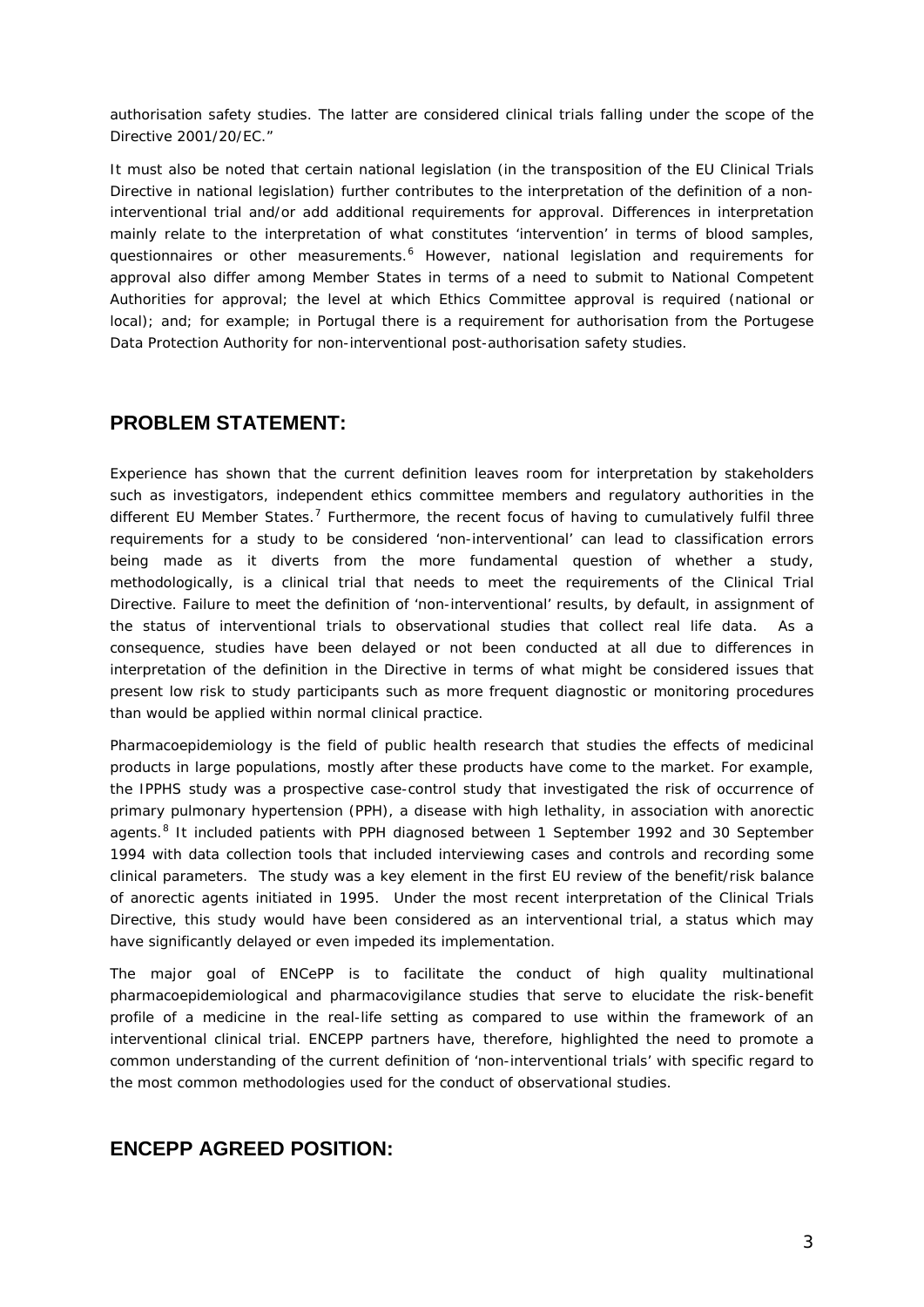#### **Observational research and ethical review**

The key objectives of Directive 2001/20/EC are to ensure good science and quality of data and analyses, and to maximise the protection of the participating research subjects. However, similar to clinical trials, ensuring scientific quality and the protection of personal integrity of study subjects are also important objectives in observational, pharmacoepidemiological research. In line with its aim of supporting the highest research standards, ENCePP considers that in addition to meeting legislative requirements, studies need to adhere to a set of principles that meet with the requirements of scientific and ethical reviews.<sup>[9](#page-8-0)</sup> ENCePP wishes to emphasise, however, that a requirement for Ethics Committees approval is separate to classification as falling within the scope of Directive 2001/20/EC. It does not, therefore, of itself, imply that a study should be considered subject to the Clinical Trials Directive even in cases where potentially complex ethical considerations may be involved (e.g. further analyses of already drawn blood). Similarly, there may be ethical considerations around the methods to be used for the analysis of collected data.

#### **Trials and studies**

In classical, experimental clinical trials, there are fundamental interventions, which include applying strict criteria for inclusion and exclusion of the subjects, allocating treatment *a priori (e.g.*  by randomisation), and enforcing study requirements according to a protocol. Observational, epidemiological (including pharmacoepidemiological) studies are fundamentally different in these respects. Treatment of the subject is not *determined* or *assigned* by study procedures, but instead non-interventional research involves its *observation and monitoring* and recording what is happening or has happened in the clinical setting. Although the term trial is often used as a synonym for study, ENCePP considers the term 'trial' implies an element of experimentation and a prospective approach in the collection of data, whereas a 'study' is a systematic assessment of events that unfold without interfering with their course.

In interpreting the definition of a non-interventional trial as per Directive 2001/20/EC in the context of observational research, it should, therefore, be considered that in the majority of cases the term 'trial' is not applicable and the term 'study' as defined in the previous paragraph is more appropriate. Any definition must be primarily driven by consideration of the methodological instruments applied and, therefore, have a scientific base. This implies 'studies' are readily distinguishable from 'trials' and should not lead to any ambiguity in terms of the scope of the currently applicable legislative framework.

#### **Examples of non-interventional studies**

Taking into account the previous considerations, ENCePP considers the following as examples of retrospective studies that should not be considered in terms of Directive 2001/20/EC being applicable:

- Purely observational database review and/or research.
- Retrospective review of records where all the events of interest have already happened (case-control, cross-sectional, and purely retrospective cohort studies).
- Studies in which the prescriber later becomes an investigator but prescribing has already occurred (e.g. retrospective data collection from individual medical records at the site of the investigator).

Similarly, the following prospective studies should never be considered as falling within the scope of Directive 2001/20/EC:

• Registries in which the data collected derive from routine clinical care.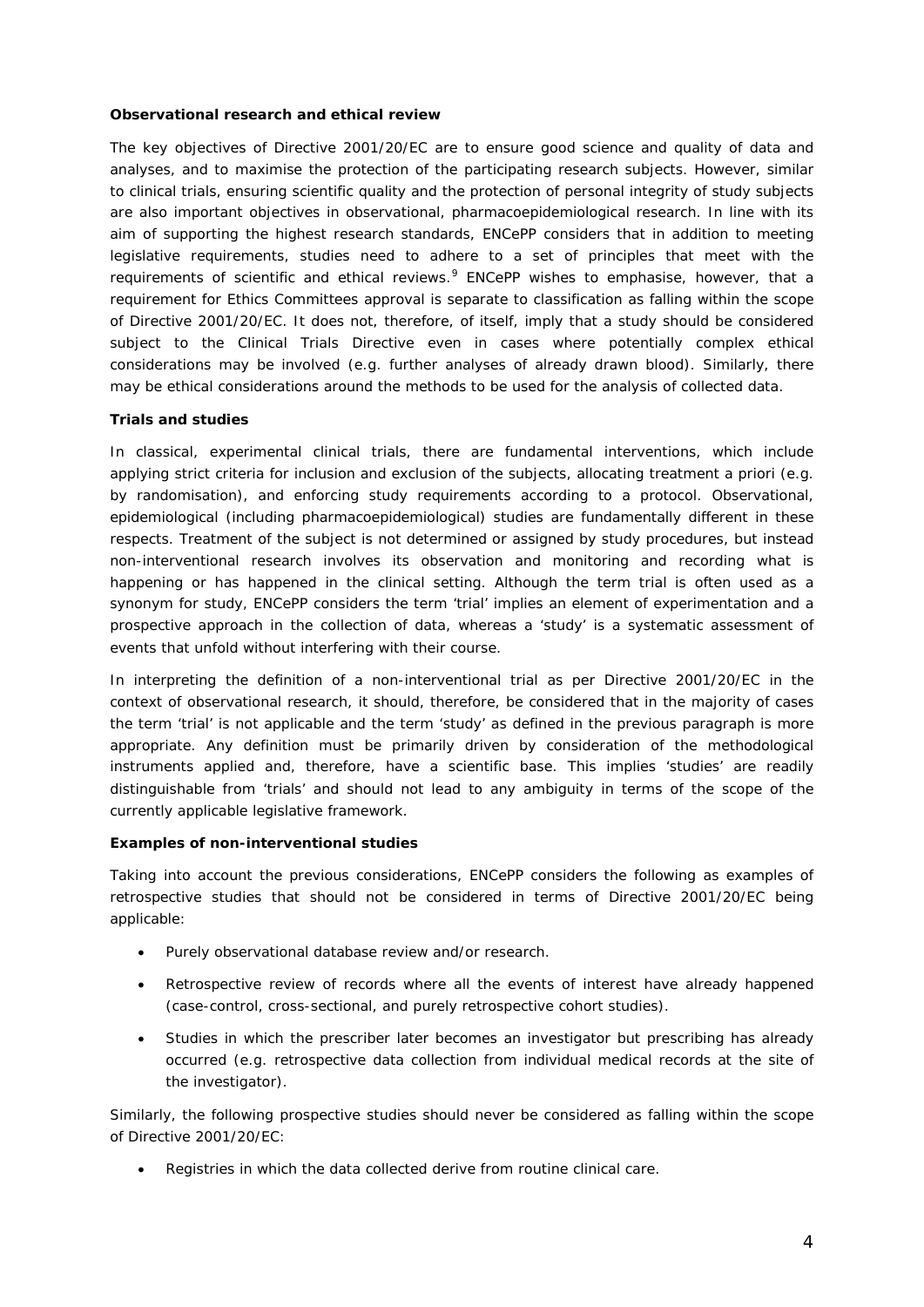• Studies which evaluate patterns of the usage of medicines, including potential off-label use or measuring the effectiveness of risk management measures in current practice, such as collection of data on drug utilisation and occurrence of health outcomes.

The following situations are, however, examples of studies that involve prospective data collection and for which the potential applicability of the Directive needs close consideration to decide whether or not a given study is ultimately classified as a non-interventional trial or an interventional trial (refer Appendix for further detailed examples):

- Prospective cohort studies that involve additional diagnostic or monitoring requirements but in which the prescription of the medicine that is being investigated is independent from the inclusion of the patient in the study.
- A retrospective study to which a prospective element is subsequently introduced (e.g. the researcher wants to evaluate further variables that are not in the existing dataset and, therefore, prospective additional research is undertaken. This might range from further analyses in linked databases to additional blood draws or other additional diagnostic or monitoring events).
- Long-term extension studies in which patients that received treatment with a medicinal product in a completed randomised clinical trial are followed beyond the time specified by the clinical trial protocol for the observation and the active collection of data on safety or other outcomes (e.g. death, event free survival, etc).

#### **Requirements for non-interventional trials**

In these cases the current Volume 10 of Eudralex interpretation of the definition of noninterventional trial specifies that the three requirements in the Directive need to be met simultaneously. ENCePP, however, considers the following criterion as the key to classifying a trial in terms of it being non-interventional and falling outside the scope of the Clinical Trials Directive i.e. "*The assignment of the patient to a particular therapeutic strategy is not decided in advance by a trial protocol but falls within current practice and the prescription of the medicine is clearly*  separated from the decision to include the patient in the study". As such, any intervention in terms the prescribing of the medicinal product itself is independent of inclusion in the study and whatever has happened/will happen in terms of treatment with the medicine *per se* will not be modified by inclusion in the study.

In cases where this criterion is met, ENCePP understands the further consideration required to determine if a trial should ultimately be classified as non-interventional relates to establishing whether "*additional diagnostic or monitoring procedures*" are applied to the trial subjects as compared to normal clinical practice. The terms of the marketing authorisation may serve as a reference point for this consideration. ENCePP has also elaborated the following set of principles based on the current applicable legal framework and on current scientific and medical evidence that could serve as a guidance, in addition to the previously cited explanation given in Eudralex Volume 9A, providing examples of additional interventions, such as '*interviews, questionnaires and blood samples'* that '*may be considered as normal clinical practice'*.

*Clinical practice* can be seen as any medical procedure, which is performed by an adequately qualified person on a patient. *Qualified person* relates to professional education and training for specific medical procedures, as defined by law and regulation in the individual Member States and their mutual recognition within the European Union (Directive 2005/36/EC)[10](#page-8-1). *Medical procedures* can be medical diagnostic tests, interventions or treatments.

*Current practice* is less precisely defined and current clinical practice regarding the diagnosis, intervention, and follow-up of a specific medical problem can vary between healthcare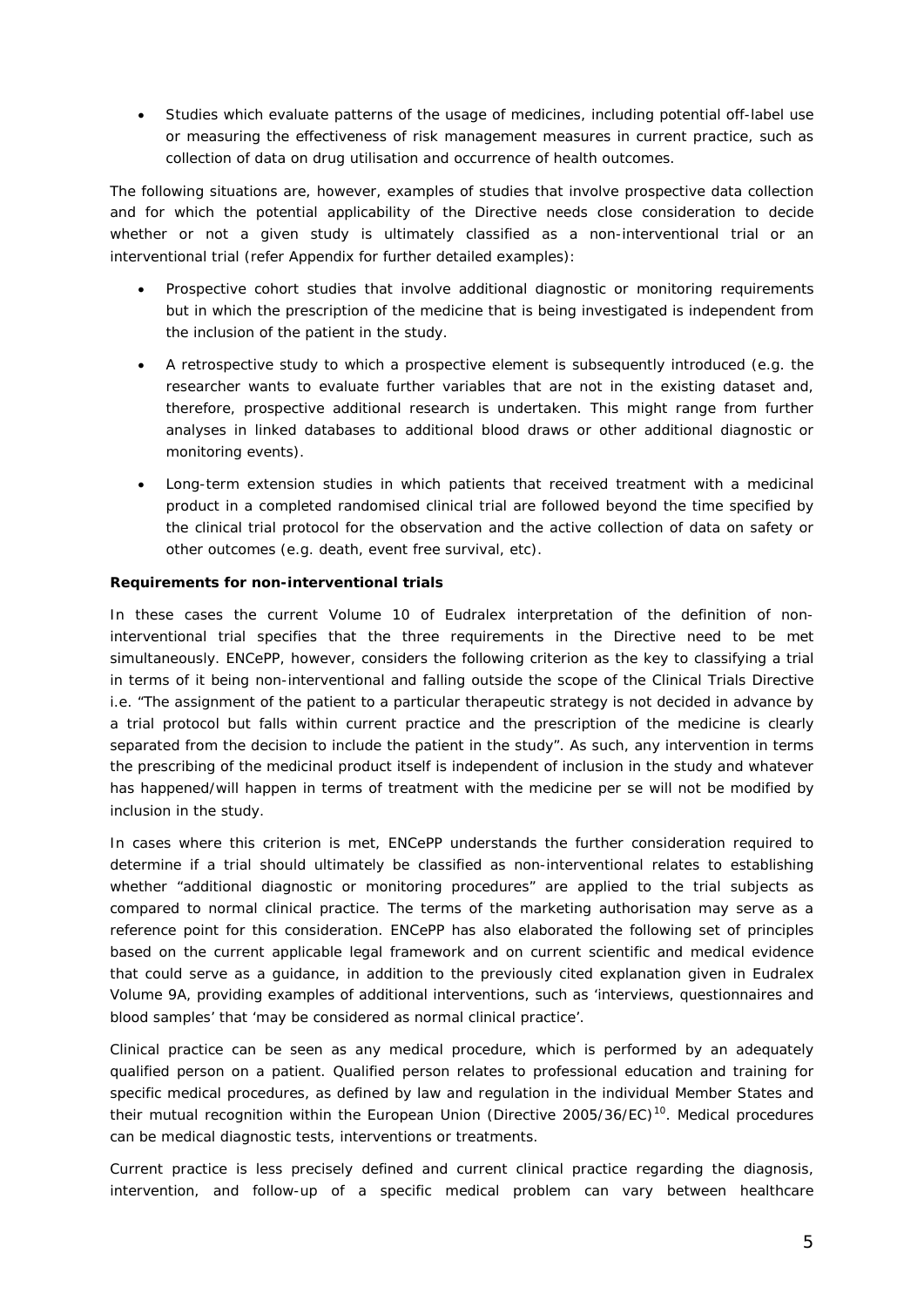professionals and can differ depending on the setting (e.g. outpatient vs. inpatient clinics<sup>11</sup>, district hospital vs. teaching hospital<sup>[12](#page-9-1)</sup> and between EU member states<sup>[13](#page-9-2)</sup>).

#### **Current clinical practice**

The following criteria could help to determine whether a diagnostic, monitoring or therapeutic procedure could be classified as current practice, particularly in the context of prospective data collection: the procedure is routinely performed by a proportion of healthcare professionals; is performed according to evidence based medicines criteria; is defined in guidelines issued by a relevant medical body; is mandated by regulatory and/or medical authorities; and/or is reimbursed by the national or private health insurance. The requirement is for at least one of these criteria to be fulfilled.

The following are general principles for procedures to still be seen as non-interventional:

- The use of validated patient reported outcomes is non-interventional, where evidence based medicine criteria and/or other relevant guidelines recommend their use for diagnostic or monitoring purposes or to measure outcomes.
- Interviews and questionnaires should not lead to a change in behaviour or influence treatment and should be as short as needed to reach the objectives of the noninterventional trial.
- Further analysis of already drawn blood need not be seen as interventional, although such analyses have to be approved by ethics committees.

# **CONCLUSION**

Classification as a non-interventional trial within the current legislative framework should be scientifically-based and determined by the methodological instruments involved. This will readily determine if a study is observational with no experimentation involved and, therefore, even if use of the term trial is appropriate. If further consideration is still required in terms of whether a study might potentially fall within the scope of Directive 2001/20/EC, then if treatment with the medicine has already happened or if such treatment that will happen is not assigned *a priori* in a protocol and the same applies for the therapeutic strategy, including the diagnostic or monitoring procedures involved, and the therapeutic strategy itself can be considered as current clinical practice, then the study should be classified as non-interventional.

A non-interventional trial may, therefore, be interpreted as:

*"a study where the medicinal product(s) is (are) prescribed independent to inclusion of the patient in the study and as part of a therapeutic strategy, including diagnostic and monitoring procedures, which is not decided in advance by a study protocol but is applied according to the current clinical practice"*

This position is fully in line with Directive 2001/20/EC and aims to further facilitate postauthorisation medicines research, thereby protecting and promoting public health.

 1 http://www.encepp.eu/

<sup>2</sup> European Risk Management Strategy: 2008-2009 work programme adopted.

[http://www.ema.europa.eu/docs/en\\_GB/document\\_library/Press\\_release/2009/11/WC500010971.pdf](http://www.ema.europa.eu/docs/en_GB/document_library/Press_release/2009/11/WC500010971.pdf)

<sup>3</sup> European Parliament and Council. DIRECTIVE 2001/20/EC (EU Clinical Trials Directive)[. http://eur-](http://eur-lex.europa.eu/LexUriServ/LexUriServ.do?uri=OJ:L:2001:121:0034:0044:en:PDF)

[lex.europa.eu/LexUriServ/LexUriServ.do?uri=OJ:L:2001:121:0034:0044:en:PDF.](http://eur-lex.europa.eu/LexUriServ/LexUriServ.do?uri=OJ:L:2001:121:0034:0044:en:PDF) 2001.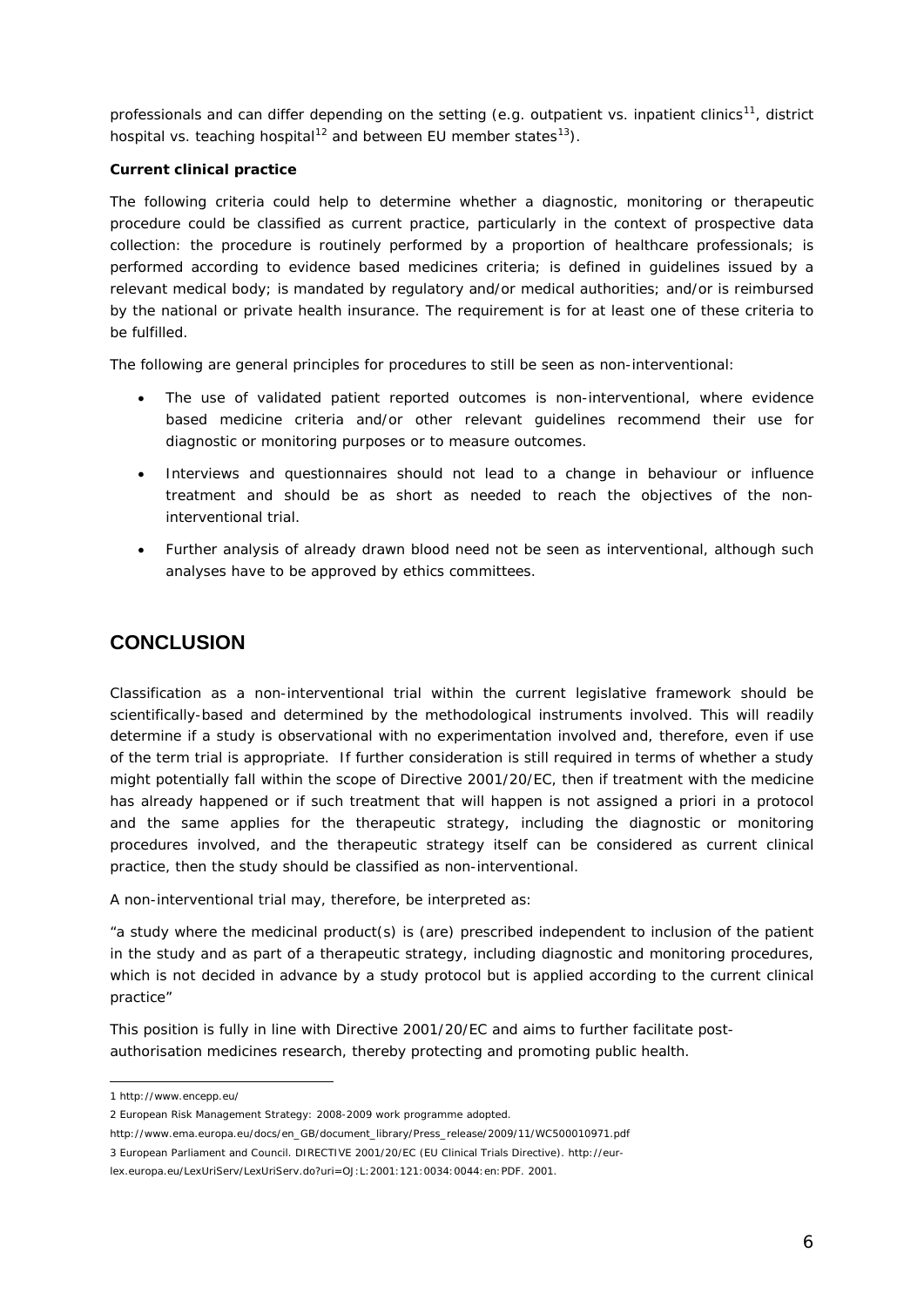<span id="page-6-3"></span> 4 European Commission. Eudralex Volume 10- Guidance documents applying to clinical trials Q&A version 8 (March 2011). http://ec.europa.eu/health/documents/eudralex/vol-10/index\_en.htm

<span id="page-6-4"></span>5 European Commission. Guidelines on Pharmacovigilance for Medicinal Products for Human Use: Eudralex Vol 9A. European Commission- Eudralex Eudralex Vol 9A. 2008. [http://ec.europa.eu/health/documents/eudralex/vol-9/index\\_en.htm](http://ec.europa.eu/health/documents/eudralex/vol-9/index_en.htm) 

6 European Commission-European Medicines Agency. Report on the Conference on the Operation of the clinical Trials Directive (Directive

2011/20/EC) and Perspectives for the Future. [http://www.eortc.be/services/doc/EUCTD/EC-EMEA\\_report\\_CT\\_20071003.pdf.](http://www.eortc.be/services/doc/EUCTD/EC-EMEA_report_CT_20071003.pdf) 2007 7 Kubiak C, de Andres-Trelles F, Kuchinke W et al. Common definition for categories of clinical research: a prerequisite for a survey on regulatory requirements by the European Clinical Research Infrastructures Network (ECRIN). Trials 2009; 10: 95.

8 Abenhaim LA, Moride Y, Brenot F, Rich S, Benichou J, Kurz X, Higenbottam T, Oakley C, Wouters E, Aubier M, Simonneau G, Bégaud B. for the International Primary Pulmonary Hypertension Study Group. Appetite-Suppressant Drugs and the Risk of Primary Pulmonary Hypertension. N Engl J Med 1996; 335: 609-616.

9 European Network of Centres for Pharmacoepidemiology and Pharmacovigilance (ENCePP) Guide on Methodological Standards in Pharmacoepidemiology. http://www.encepp.eu/standards\_and\_guidances/index.html

10 The European Parliament. Directive 2005/36/EC on the recognition of professional qualifications[. http://eur-](http://eur-lex.europa.eu/LexUriServ/LexUriServ.do?uri=OJ:L:2005:255:0022:0142:en:PDF)

[lex.europa.eu/LexUriServ/LexUriServ.do?uri=OJ:L:2005:255:0022:0142:en:PDF.](http://eur-lex.europa.eu/LexUriServ/LexUriServ.do?uri=OJ:L:2005:255:0022:0142:en:PDF) 2005

11 Mandell LA, Wunderink RG, Anzueto A et al. Infectious Diseases Society of America/American Thoracic Society consensus guidelines on the management of community-acquired pneumonia in adults. Clin Infect Dis 2007; 44 Suppl 2: S27-S72.

12 Carli C, Ehlin AG, Klareskog L, Lindblad S, Montgomery SM. Trends in disease modifying antirheumatic drug prescription in early rheumatoid arthritis are influenced more by hospital setting than patient or disease characteristics. Ann Rheum Dis 2006; 65(8): 1102- 1105.

<span id="page-6-2"></span><span id="page-6-1"></span><span id="page-6-0"></span>13 European Commission. Cancer screening in the European Union. Report on the implementation of the council recommendation on cancer screening. First report. [http://ec.europa.eu/health/ph\\_determinants/genetics/documents/cancer\\_screening.pdf.](http://ec.europa.eu/health/ph_determinants/genetics/documents/cancer_screening.pdf.) 2008.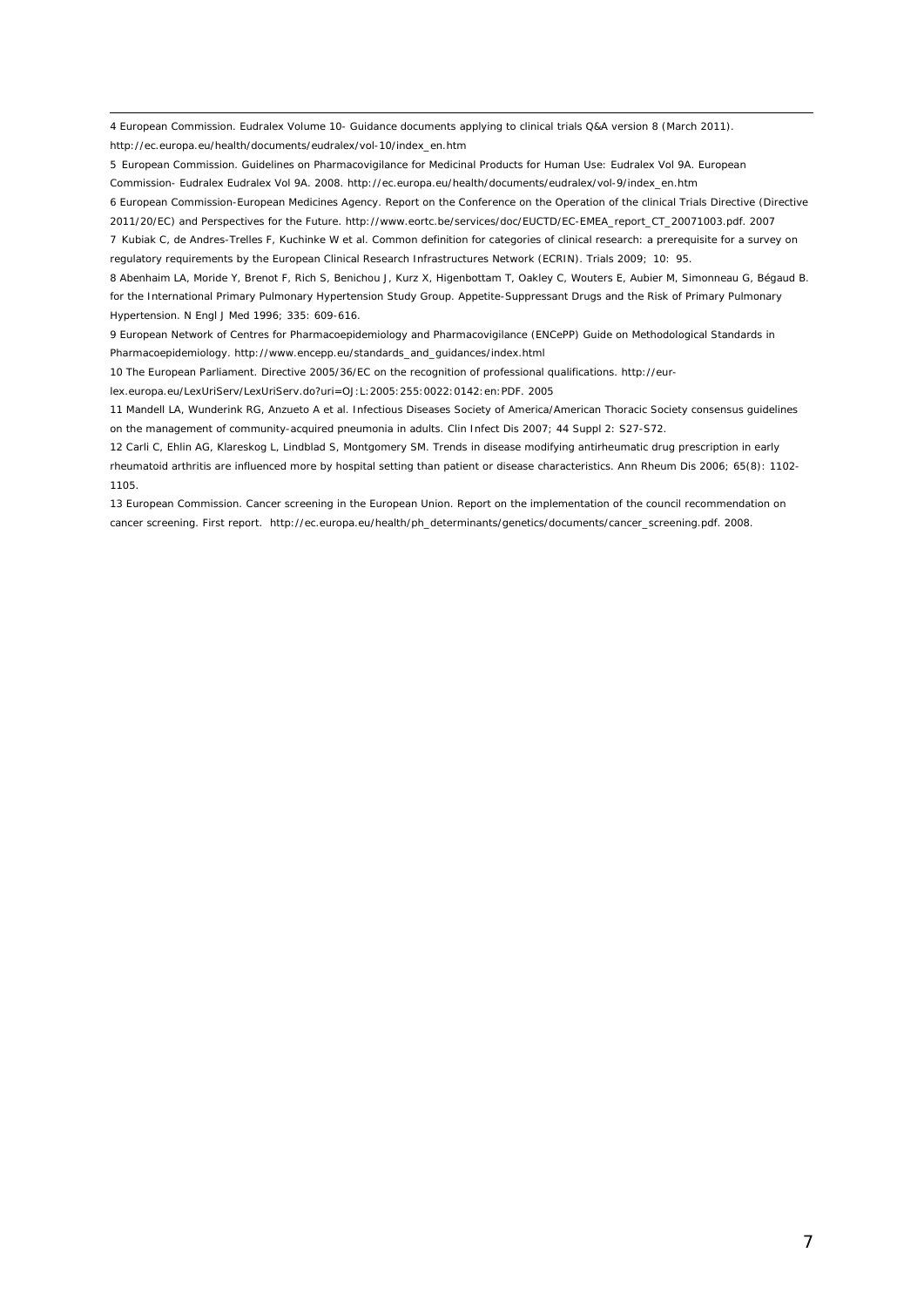

<span id="page-7-0"></span>**APPENDIX: Practical examples of studies that may be classified as 'noninterventional trials'.**

<span id="page-7-2"></span><span id="page-7-1"></span>Example 1: Case-control studies are reviews of events, including treatment, all of which have already happened. In case-control studies, however, it is rather usual to perform detailed interviews with patients in order to explore whether or not they were exposed in the past to certain drugs or other variable of interest. These sometimes long, specific interviews may be viewed as outside routine practice and therefore as an "additional procedure" (if a subject was not included in the study they would not be having the interview). According to the current definition of a noninterventional trial inclusion of such interviews in a case-control study might result in the study being classified as a clinical trial falling within the scope of Directive 2001/20/EC if it is considered that they constitute an additional diagnostic or monitoring procedure being applied to patients. It is, however, paramount to apply consideration of the methodologies involved in a case-control study in the first instance to avoid such a classification as interventional trial that everything of interest has already happened and the purpose of the interview is only to further scrutinise factors surrounding events purely as an observer, with no possible impact on the events themselves. There is no experimental element in the study. This emphasises the point that retrospective reviews of events that have already happened should never be considered in terms of whether or not Directive 2001/20/EC is applicable as to do so diverts from the bigger picture that what is being conducted is observational research.

Example 2: A registry collects data prospectively over time on subjects with certain shared characteristics, which may be a disease or an outcome (disease registry) or a specific exposure (exposure or drug registry). Some of drug registries recommend including the highest number of patients treated for safety purposes, independently of whether or not the medicines are used according the Summary of Product Characteristics (SmPC) or not (e.g. orphan indications, when the use of the medicine is limited by the prevalence of the disease, etc...). If the current definition of a non-interventional trial is applied in a rigid manner and it is considered that a drug is being used outside the terms of its marketing authorisation, such registries could be mis-classified as clinical trials falling within the scope of Directive 2001/20/EC. If, instead, it is considered in the first instance whether or not "*the assignment of the patient to a particular therapeutic strategy is not decided in advance by a trial protocol but falls within current practice"* and it is confirmed that there is no protocol defined treatment or management or allocation of patients and patients visits, then it is the case that what is happening is routine clinical care and inclusion in the registry will have no impact on the therapeutic strategy. This implies, therefore, that what is being conducted is purely observational research and as such is a non-interventional trial. Furthermore, although by definition a patient may be included in a drug-registry only once a drug has been prescribed the key consideration has to be whether or not "*the prescription of the medicine is clearly separated from the decision to include the patient in the study".* If the medicine is prescribed within routine clinical care and inclusion in the study will not impact on the therapy, this again classifies what is being conducted is purely observational research and as such a non-interventional trial.

Example 3: A cohort study (either retrospective or prospective) may seek to compare the safety and/or effectiveness of a particular medicinal product with that of another medicine and one of the



An agency of the European Union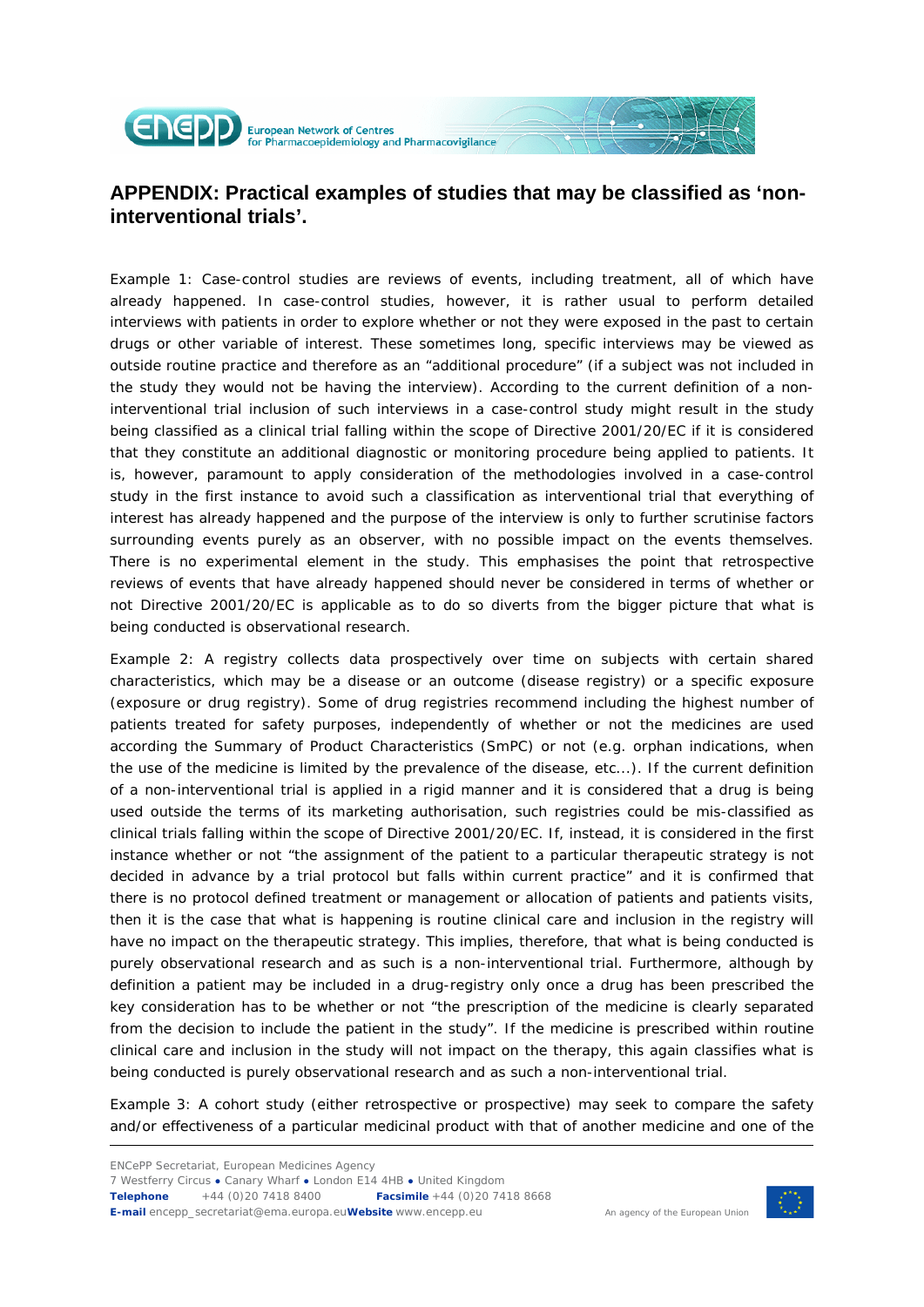<span id="page-8-0"></span>medicines may be used in conditions that are outside of it's marketing authorisation. Such a study would not fulfil all the criteria laid down in Directive 2001/20/EC for being classified as 'noninterventional trials'. If the study is a retrospective review of data and everything of interest has already happened, then there is no experimental element to the study at this stage and simply looking back at what happened when a drug was used off-label cannot be considered as a clinical trial falling within the scope of the Clinical Trials Directive. It must, therefore, be considered only as a non-interventional trial. If the study is to be conducted prospectively, then what is paramount in classifying the study is that the decision to include a patient in a particular treatment arm is not decided in advance by a trial protocol but falls within current practice and the prescription of the medicine is clearly separated from the decision to include the patient in the study. If this is the case, then inclusion in the study *per se* has not impacted on the decision to prescribe one medicinal product instead of the other and should not impact on the subject remaining on that treatment. This means the study is simply observing what will happen and as such may be classified as a non interventional trial. If, however, there are additional diagnostic or monitoring procedures involved, then further consideration of the applicability of the Clinical Trials Directive is required. The need for such further consideration does not imply a particular prospective cohort study will ultimately be considered as a clinical trial. Fulfilling at least one of the following criteria could help to determine whether a diagnostic or monitoring procedure could be classified as current practice: the procedure is routinely performed by a proportion of healthcare professionals; is not deemed obsolete; is performed according to evidence based medicines criteria; is defined in guidelines issued by a relevant medical body; is mandated by regulatory and/or medical authorities; is reimbursed by the national or private health insurance.

<span id="page-8-1"></span>Example 4: Consider a review of the safety of a class of medicinal products after one of the substances belonging to this class has been associated with a particular adverse event that is detectable only with a particular diagnostic procedure. The terms of the marketing authorisation for the drug known to be associated with the adverse event and, therefore, the SmPC have been varied to include a requirement for the specific diagnostic procedure to be conducted at regular intervals. For the other drugs belonging to the same class the introduction of this requirement is under evaluation by regulatory authorities. In the context of this evaluation, marketing authorisation holders have been requested to perform a cohort study to estimate the real-life incidence of the adverse event across the class of products before a final regulatory decision is taken. Such a study might consist of two groups of patients, those taking the drug which is associated with the adverse event and those taking other drugs belonging to the same class of products. In both groups a baseline performance of the relevant diagnostic procedure would be necessary along with periodic repeating of the same investigation with the at a pre-determined time interval to detect the adverse event of interest. If this is considered as the implementation of an additional diagnostic or monitoring procedure then according to the current definition of noninterventional trial, this cohort study could automatically be classified as falling within the scope of Directive 2001/20/EC. Close consideration should, however, be given first as to whether or not the proposed diagnostic/monitoring procedure is truly outside of current clinical practice, taking into account the SPC of the drug known to be associated with a risk of the outcome of interest. If it is considered that the proposal in fact falls within current practice then the study may be classified as a non-interventional trial.

Example 5: Drug utilisation studies are aimed at observing the use of a drug in the real life (as opposed to the rigid settings of clinical trials). Typically data relating to indications, dosages and duration of use are gathered and analysed. By definition, the observer should not interfere with practice because the aim of the study is to capture reality as it is. Drug utilisation studies are useful tools in evaluating the patterns of use of a medicinal product, including capturing off-label use and can be conducted with this specific aim. In these circumstances therefore, if the current